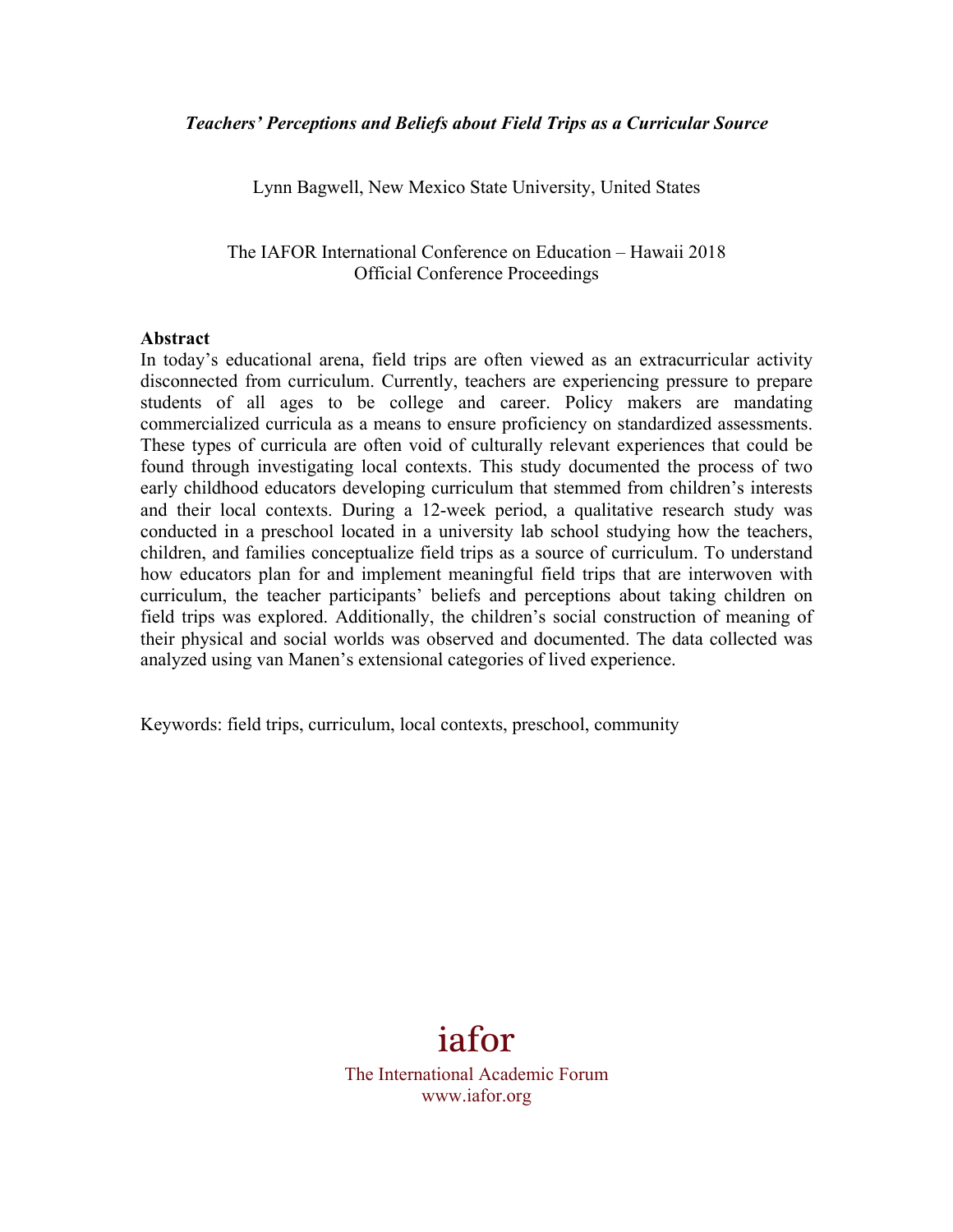#### **Introduction**

The purpose of this study was to examine the notion of teachers taking children outside the classroom walls to study their immediate worlds. This research study followed a community of learners as they experience venturing outside the walls of their classroom and move from their own circles of knowing to gain a greater understanding of their cultural communities and physical and social worlds.

A current educator that inspired this research is Sal Vascellaro (2011). Vascellero has experienced, taught, and written about the idea of field trips or "venturing out", as he calls it, as the foundation for curriculum development for over four decades. This understanding has crystallized through his own experiences in taking trips in his multiple roles as an educator: teacher candidate, early childhood teacher, and college professor. In his book, Out of the Classroom and Into the World, he explains how he moved past a disconnected version of field trips and into a dynamic approach that enabled learners to "experience the deep connections that exist between the physical and social worlds around them and understand how these connections affect their lives" (Vascellaro, 2011, p. 9). This type of place-based education dually benefits both children and teachers as they are all viewed as co-learners. Educators are energized by this active approach to teaching where they develop a community-based curriculum that involves exploring local businesses, neighborhoods, and events (Field & Bauml, 2011). Investigations that stem from children's questions about their immediate worlds are not geared toward grade-level norms but instead the curricular decisions are specific to the group of learners that have their own histories, interests, aptitudes, and struggles (Vascellaro, 2011).

This study was conducted in a preschool classroom studying how the teachers, children, and families conceptualize and realize field trips as a curriculum source over a span of eight weeks. The preschool is located on a university campus and serves as a lab school for pre-service teachers studying the field of early care and education. To understand how these educators plan for and implement meaningful field trips that are interwoven with curriculum, the beliefs and perceptions that the teachers hold about taking children on field trips were explored. Additionally, the children's social construction of making meaning of their physical and social worlds is woven throughout the study.

#### **Significance of Study**

This research looks beyond the current crisis of standardization of education and seeks to support teachers and students by situating the learning in the here and now of a child's life. The educational reform movement has situated early childhood education as the solution to high school dropouts, widespread poverty, and the future wellbeing of our U.S. population (Brown & Mowry, 2015). Up until the turn of the  $21<sup>st</sup>$  century, preschools and kindergartens were viewed as settings for children to develop and strengthen their social and emotional skills before entering formal schooling. Through interactions with their peers, children learned how to get along with others and how-to problem solve. However, early childhood settings have become increasingly more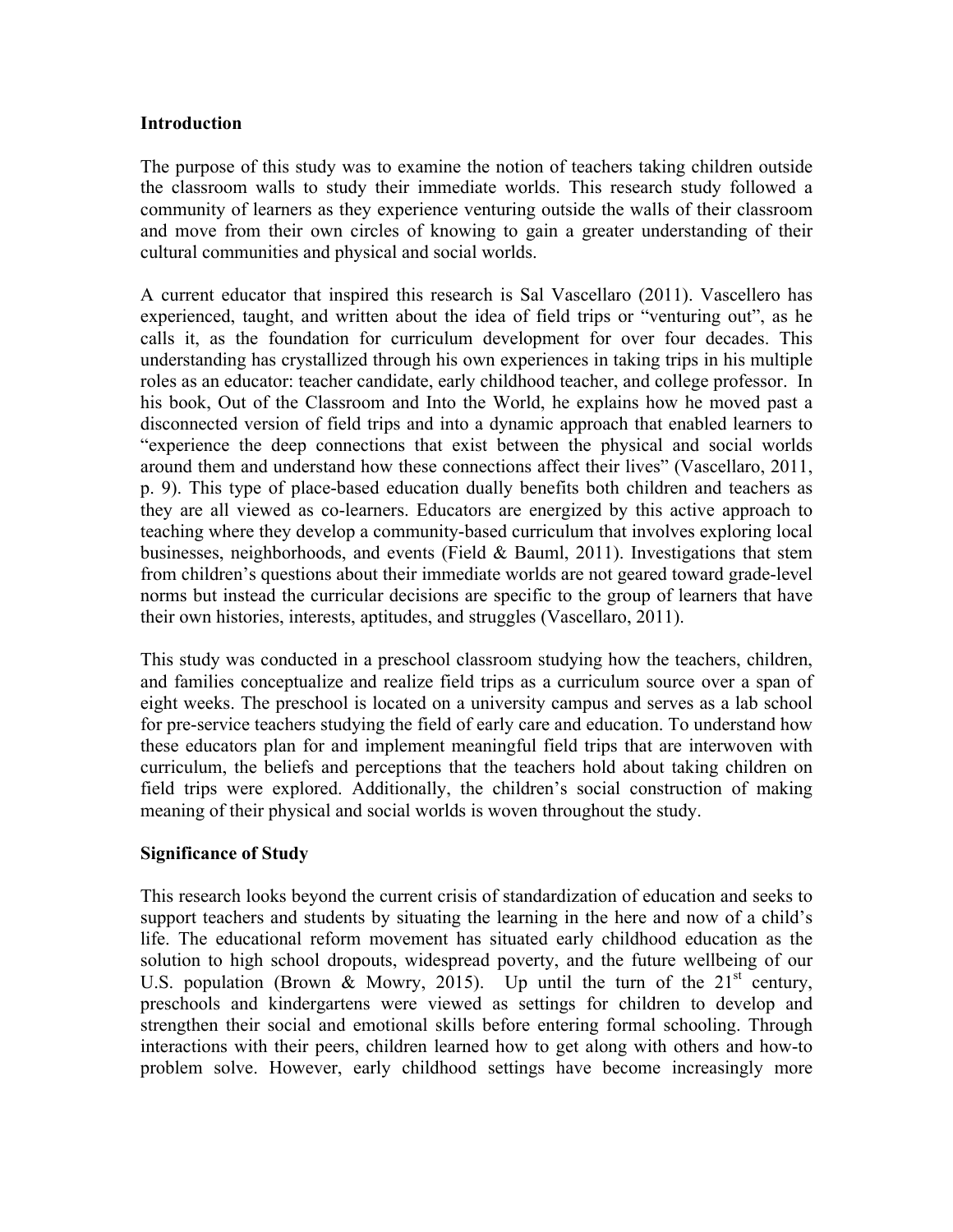academic in nature, largely due to educational reform acts that have been passed in the past two decades (Saracho & Spodek, 2006).

The pressure to be "school ready" has become intense and often contradicts what is believed to be best for young children. Brown and Mowry (2015) warn that young children learn differently from their elementary school counterparts and they're just beginning to develop the skills of an intentional learner (Bowman, Donovan, & Burns, 2000, as cited in Brown & Mowry, 2015). In a position statement by National Association for the Education of Young Children (2009) current teaching methods that are of concern in preschool settings are excessive lecturing to the whole group and fragmented teaching of discrete objectives which are not conducive to young children's learning styles nor culturally relevant to their lives. Many state standards focus on superficial learning objectives, at times underestimating young children's competence and at other times requiring understandings and tasks that young children cannot grasp until they are older (Neuman, Roskos, Vukelich, & Clements, 2003 as cited in NAEYC, 2009). It is important to remember that the academic practices and expectations of elementary school can't simply be shoved down into preschool (Hatch, 2002).

Not only do these high-pressure classrooms impact children's growth and development, they are also having a negative effect on teachers. Because our nation has situated education in a competitive context by comparing scores and data on children's achievements, from class to class, school to school, and nation to nation (Meeder  $\&$ Suddreth, 2012) teachers have begun to 'teach to the test' in order to keep their jobs (Dimitriadis & Hill, 2012; Ravitch, 2012). When teachers' livelihoods are at stake there is a prevailing fear that their teaching must produce favorable, measurable outcomes. The NAEYC (2009) recognizes that, "Teachers are currently being required to follow rigid, tightly paced schedules that don't allow for valuable experiences such as problem solving, rich play, collaboration with peers, opportunities for emotional and social development, outdoor/physical activity, and the arts" (p. 4).

Additionally, there has been a narrowing of the scope of curriculum to literacy and mathematical skills which in turn creates a wide range of deficiencies in other areas of development, i.e., scientific inquiry, social studies, and emotional, social, and physical development. In this environment of accountability there appears to be very little space for taking children outside the classroom walls to explore their local contexts and communities. Kohn (2010) foresees this "top-down, get-tough movement to impose "accountability" as a crisis that is squeezing the life out of classrooms" (n.p.).

#### **Purpose of Study**

The study followed two preschool teachers and their students as they engaged in the project of storytelling and performance. Through careful observation and listening to children's conversations, the teachers guided and facilitated the children's interests by taking the children on multiple field trips around the university campus to investigate different elements that support storytelling and performance. The group travelled to an indoor auditorium, an outdoor stage, and a center for the arts with each visit building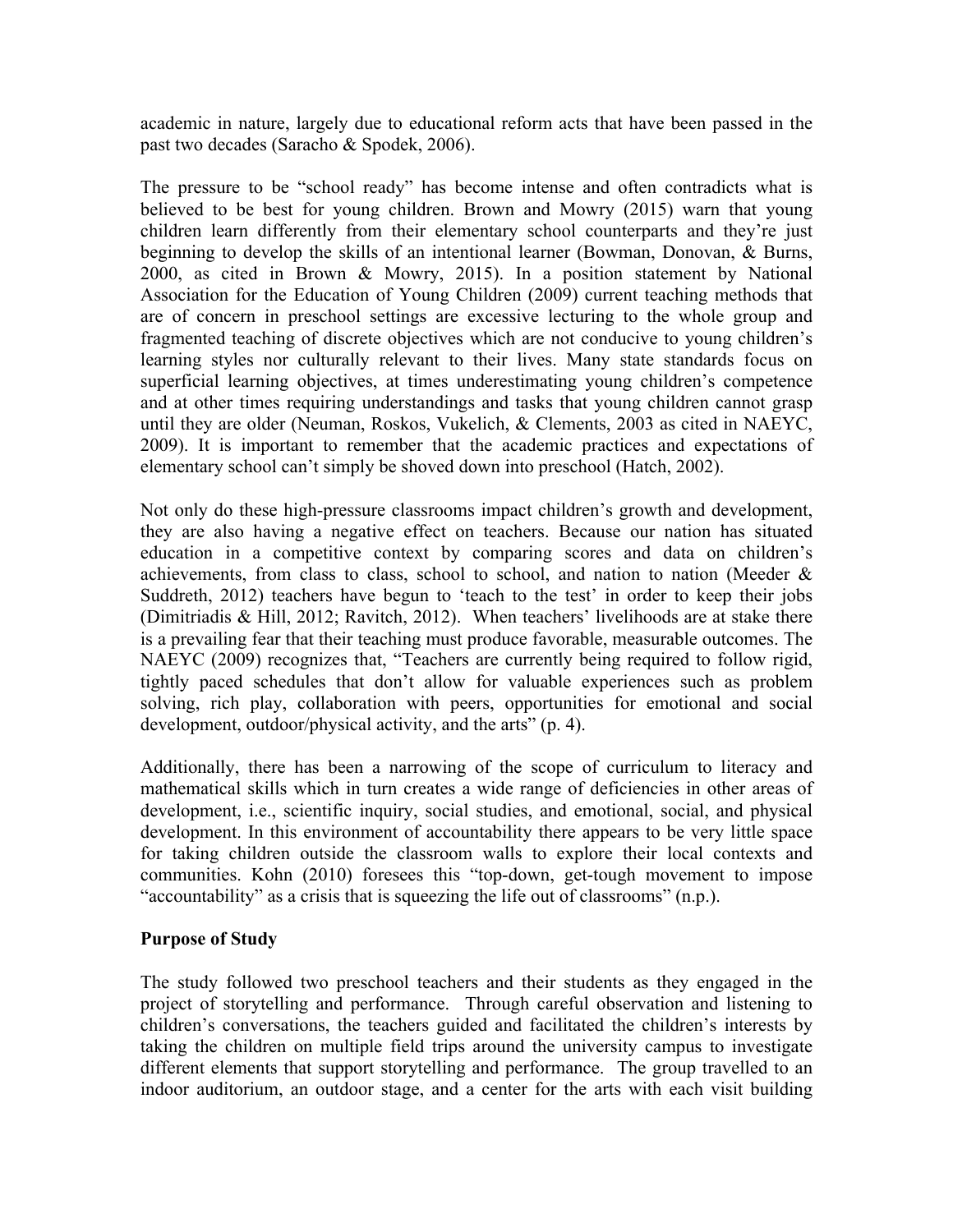upon the next. The children used these experiences to further their understandings of this topic and construct their own stage back in their preschool classroom. This project took place over the course of eight weeks, enabling the group to follow the multiple interests that emerged around the topic.

#### **Teachers' Perceptions and Beliefs**

During the research study, an underlying premise that guided the teachers' praxis and thought processes regarding their students was the idea that education is the basis for social responsibility and democratic practices. During an interview session, the teachers shared their goals for their students at the end of the school year. Their responses spoke clearly to the idea of building community, developing social skills, and creating a sense of belonging within their classroom.

Preschoolers learn through investigative experiences in small groups and through whole group conversations that foster a sense of community (Cahill & Theilheimer, 2015). Through these types of interactions children are able to build classroom community as they learn about their social environment. A sense of community does not happen on its own; instead it is carefully cultivated as children have ample opportunities to share their ideas and questions, participate in joint problem solving, and see that decisions they have made are valued and can indeed have an impact on their own environment.



Picture 1: A sense of community develops as friendships form

Both teachers emphasized the importance of social skills and the role they play in instilling the love of learning in their students. Community is built through the relationships in the classroom. Field trips and projects can provide children a place to learn about each other through common interests. The sense of community which had already been established since the beginning of the school year was strengthened and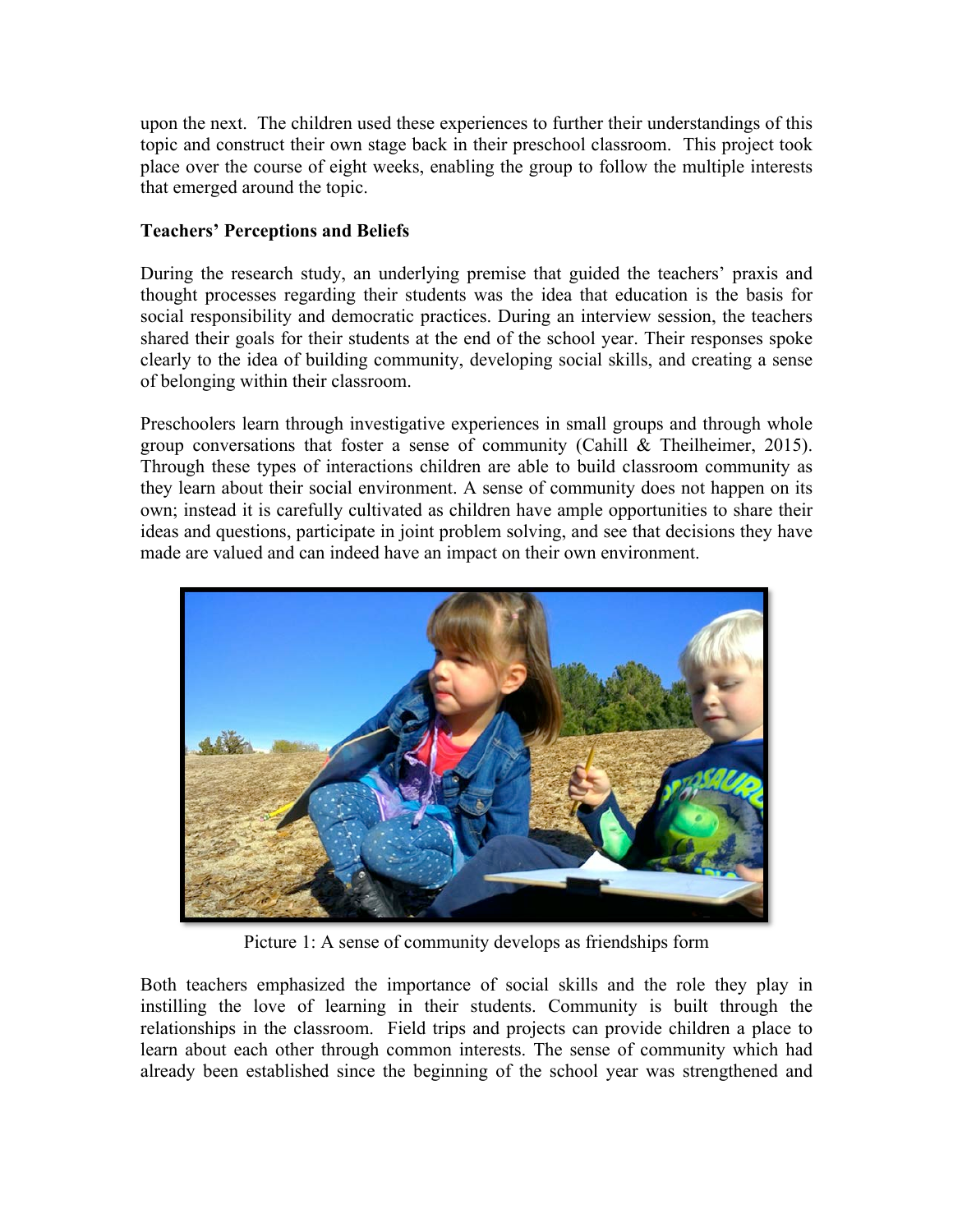fortified during the Project as the group experienced a curricular experience which they believed was important.

Throughout the Project and the corresponding field trips, children were engaged in collaborative and cooperative work. The teachers provided opportunities for the children to give input and make decisions throughout the project. Through trips to the various stages located on campus, the children shared the fun of exploring new territories and interacting with each other as learners and thinkers. They witnessed the work of individuals within their community and shared a common interest and expressed their understandings in multiple ways.

#### **Curriculum Development**

The teachers' vision for their students is that of honoring the individual child. Vascellaro (2011) aligns with this philosophy as he writes about projects that develop through the interests of a unique group of learners from year to year. "Projects are not geared to an abstract notion of a grade-level norm, but to the actual individuals – who have their own histories, interests, aptitudes, and struggles" (p. 68). The Project of storytelling and performance would have been impossible if the teachers were confined to a box curriculum with a predetermined script and timeline. Katz and Chard (2000), perhaps some of the most notable researchers on the subject of project work, explain project work as "[…a way of teaching and learning, rather than following a particular set of teaching techniques, or invariable sequences of activities, routines, or strategies. A teacher's special knowledge of her children enables her to encourage them to interact with people, objects, and the environment in ways that have personal meaning for them." (p. 3).

During the last interview session, the teachers shared their thoughts on curriculum development and how this impacts teaching and learning in their own context, "[…*a boxed curriculum is just what it is… it is saying here is what you need to impart on the children and there is no design factor. You can't make it your own and it is not unique…it is not fun*" and "[…*in a boxed curriculum it can be hard to draw the kids' interests into it and then we have to find ways to make it more meaningful for the children.*"

#### **Physical Interactions**

Throughout the Project, the teachers were continually reflecting on ways to support physical interactions between the children and content. During the time the children were building the stage they were constantly engaged in exploring, experimenting, negotiating, communicating and sharing. Through the physical process of engineering and building a wooden stage the children were physically and socially interacting with their peers and the adults within their environment. They carried boards and tools, measured spaces, crawled and crouched to position boards, hammer nails, and screw screws.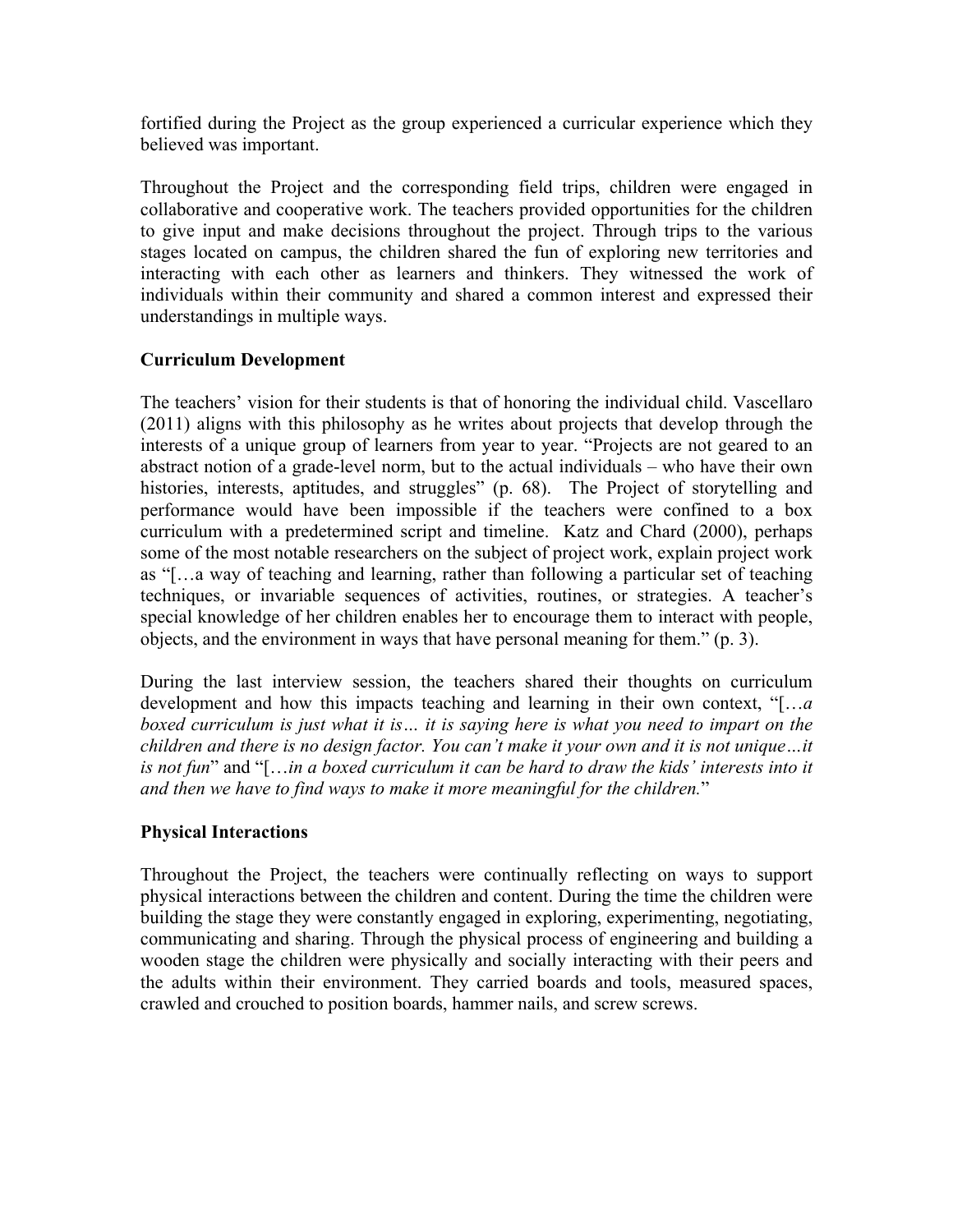

Picture 2: Children use fine and gross motor skills as they build their own stage

Physical interactions provided the children spaces to work out their own understandings and hypotheses about the world by observing what happens, reflecting on their findings, imagining possibilities, asking questions, and formulating answers. When children make knowledge their own in these ways, their understanding is deeper, and they can transfer and apply their learning in new contexts (NAEYC, 2012).

#### **Language Development**

Once back in the classroom, the children were engaged in literacy activities through many mediums. During group meeting time there are read alouds, shared writing activities, songs, reading of charts, and sharing of ideas that related to their current field trips. In the dramatic play area, children engaged in writing lists, making signs, reading to stuffed animals, and using environmental print to write letters and names. The teachers engaged in intentional planning to provide the experiences their students needed such as exposure to books; rich conversations; experiences in drawing and writing, and pretend play.

The teachers created opportunities for the children to dictate stories and then turned those stories into scripts for the children to act out. The physical role-play continued with the other children's stories. The children's dictated stories became another source of material for read alouds. This practice promoted the children's awareness of themselves as producers of written language. During a committee time the children wrote invitations to community members asking for help to build a stage. This activity enabled the children take action on a decision they had made.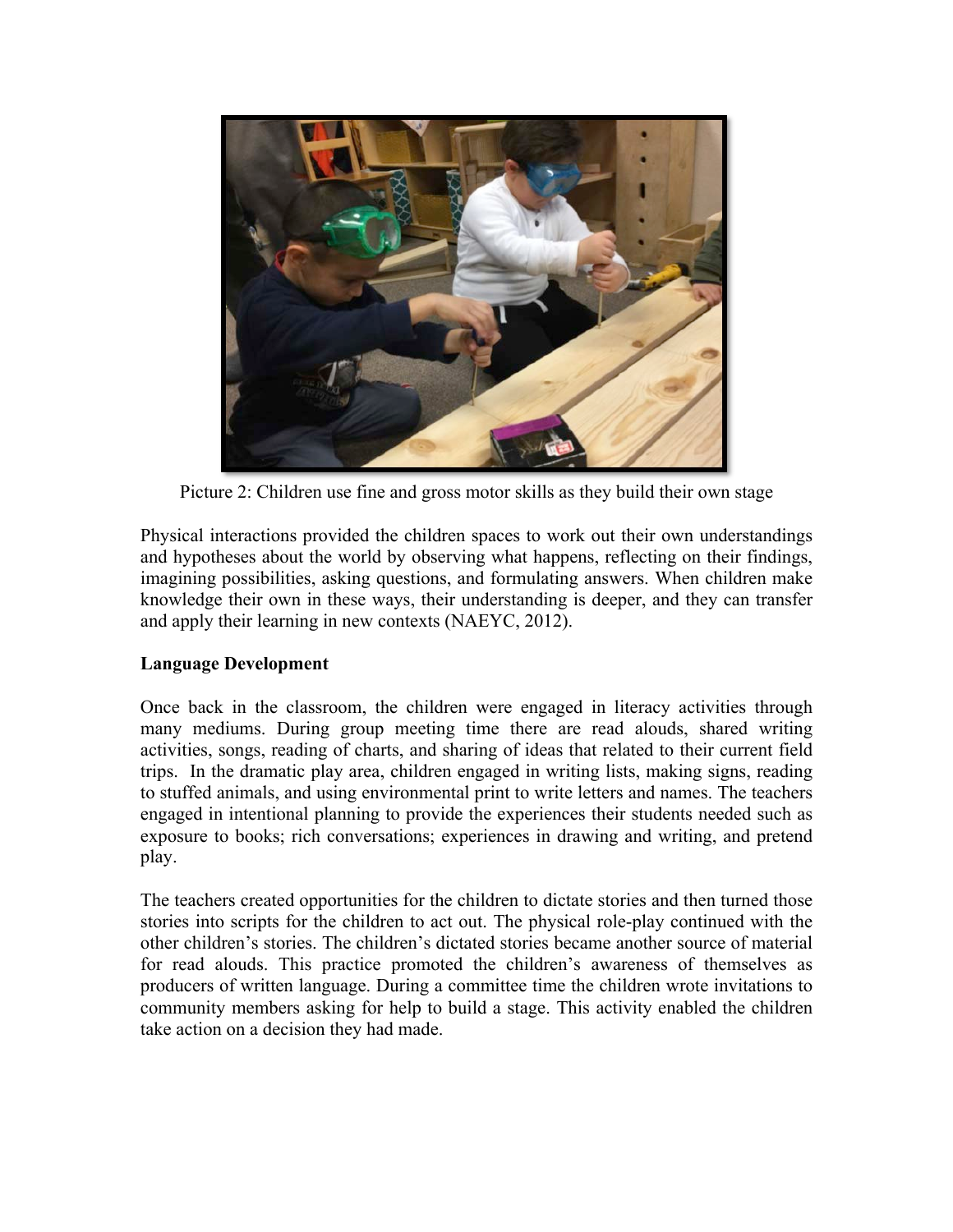

Picture 3: Children enact stories which stem from their imaginations



Picture 4: Using blocks to build a ramp

*A small group of children are engaged in performing an impromptu play, while another student worked nearby to build another stage with wooden blocks, experimenting with various features. He created a ramp for easy access and encouraged a peer to try it out. Meanwhile another student worked in the art studio drawing a stage. Each child had opportunity to express their understandings through multiple modalities.*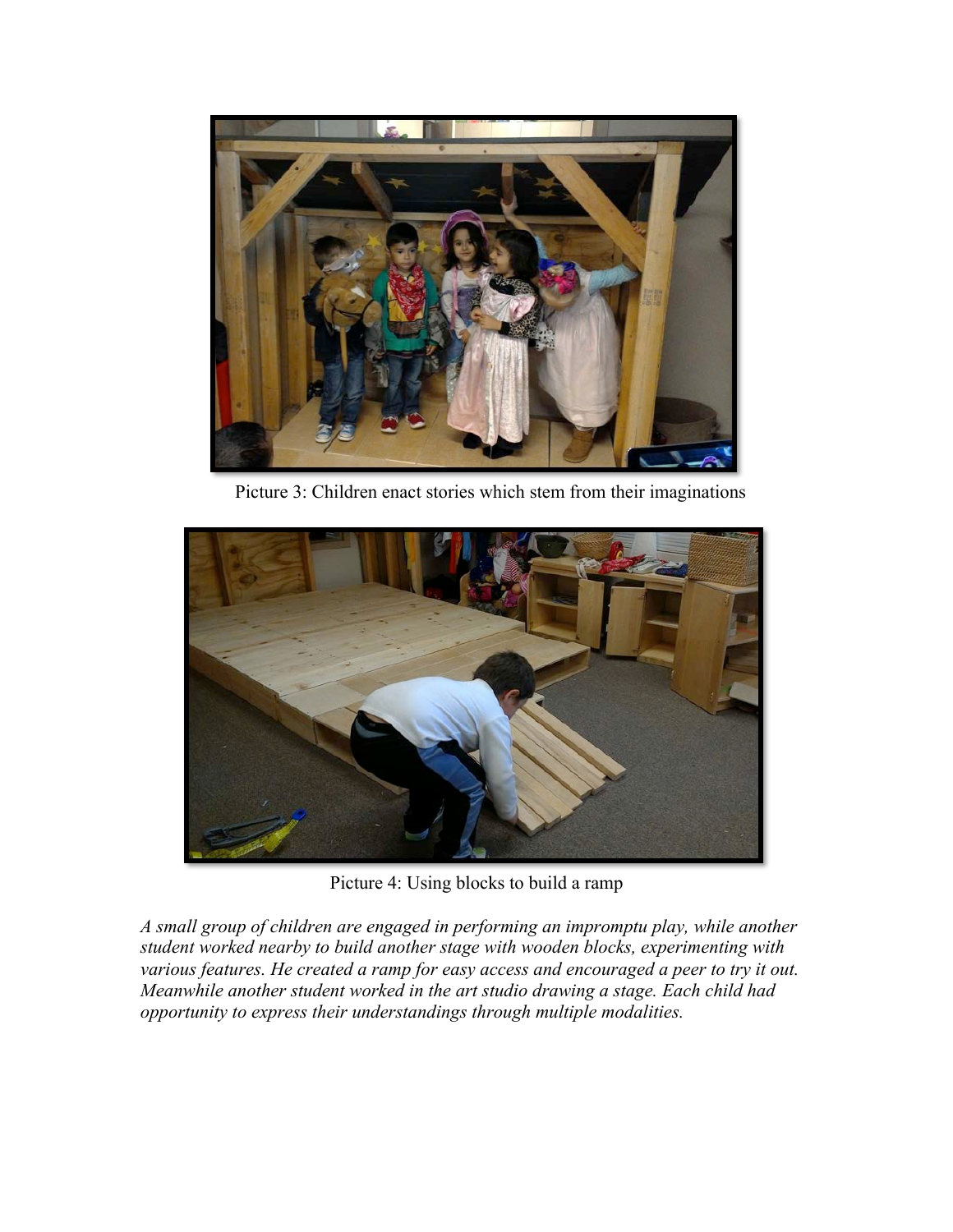#### **Mathematics**

Children use mathematical skills to make sense of their physical and social worlds (Cahill & Theilheimer, 2015; NAEYC, 2009). Research has proven that when academic skills are embedded in play it supports children's dispositions to learn (Hirsh-Pasek & Michnick-Golinkoff, 2014; Katz & Chard, 2000). In this classroom mathematical thinking is incorporated throughout their daily work. This is evident as the teachers explained how they view the development of math skills. "Math comes in with the building in the block area." As children build with blocks they collaborate to count, measure, balance, and design representations of things they experienced on the field trips. Through this process they learned about size, shape, and patterns.



Picture 5: Dramatic play supports mathematical thinking

Children were provided with deep and sustained interactions with key mathematical ideas. They engaged in formal (measuring tape) and informal (their own body) methods of measuring spaces. They used numbers in both single and double digits to represent their findings. As the children helped to bring in the materials into the classroom to build their stage, they began discussing whether they had the right amount of boards thus comparing and identifying total quantity. The teachers instructed the children to line up the boards to create supports for the stage illustrating one-to-one correspondence. These simple and implicit activities all support mathematical thinking in meaningful ways for young children.

Science, technology, engineering, and math (STEM) has been a prominent factor in education for several decades but now early childhood education is also included in this emphasis (Christenson & James, 2015). The block center in preschool classrooms is a natural method of engaging children in engineering and design (Wynn & Harris 2013). In the block area, children construct fundamental concepts related to science, engineering, and math as they experiment, observe, and develop inferences based on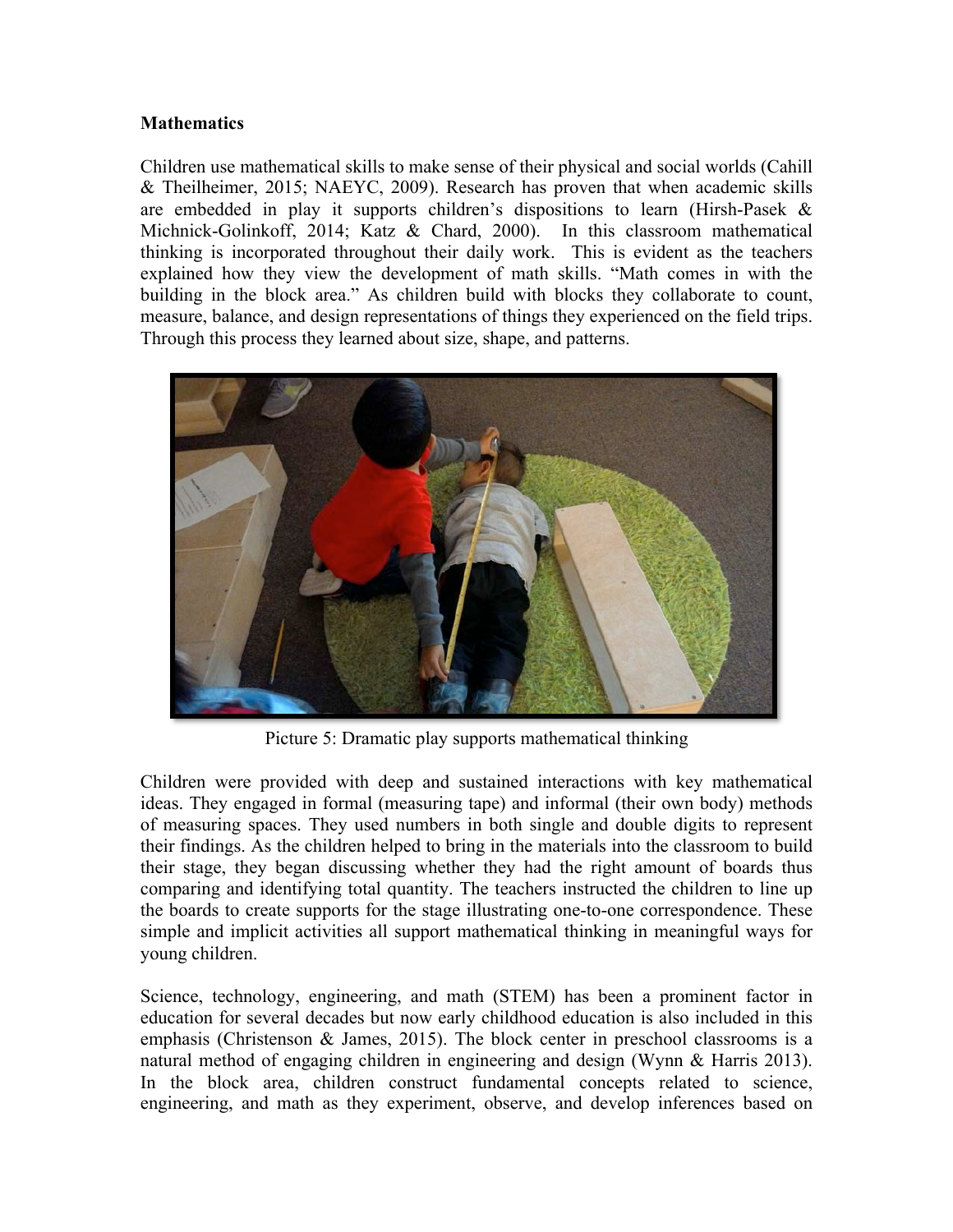these experiences, even if they cannot articulate them. Moomaw (2012) states, "One could almost call the block area a STEM laboratory for young children." (p. 27). In this classroom the children have opportunities to plan, design, and build in multiple formats.



Picture 6: Engineering a stage

# **University Campus Provides Context**

There were many options for this classroom to explore and study because of the location of the program. During one of their planning sessions, the teachers brainstormed possible site visits. The teachers' list included the theater department, music department, cinematography department, and the film department. Each of these departments offered contexts that could be further explored and studied with the children in relation to this project.

An additional benefit of being located on a university campus was the free bus transportation. The university bus routes cover the entire campus and which made it possible to explore multiple locations connected to the children's interests. Language, literacy, and math skills are embedded in the real and interesting world of the children (Cahill and Theilheimer, 2015). On each bus ride the children were taking note of their environment and discussing their observations with their peers and teachers.

The route that was taken for most of the field trips began with a tour around the outside of the campus and along the college of agriculture. *The children's faces are pressed against the windows of the bus. We pass by a large pond with a stream flowing into it. The children are curious and want to know more about it. Katie wants to know if she can fish in that pond. Gabriel shouts out that he sees a tractor. There are open fields and pens with cows and horses. Several children say we have gone by their houses and Mateo states, "That is where my pop lives." The children are making connections to the environment around them.*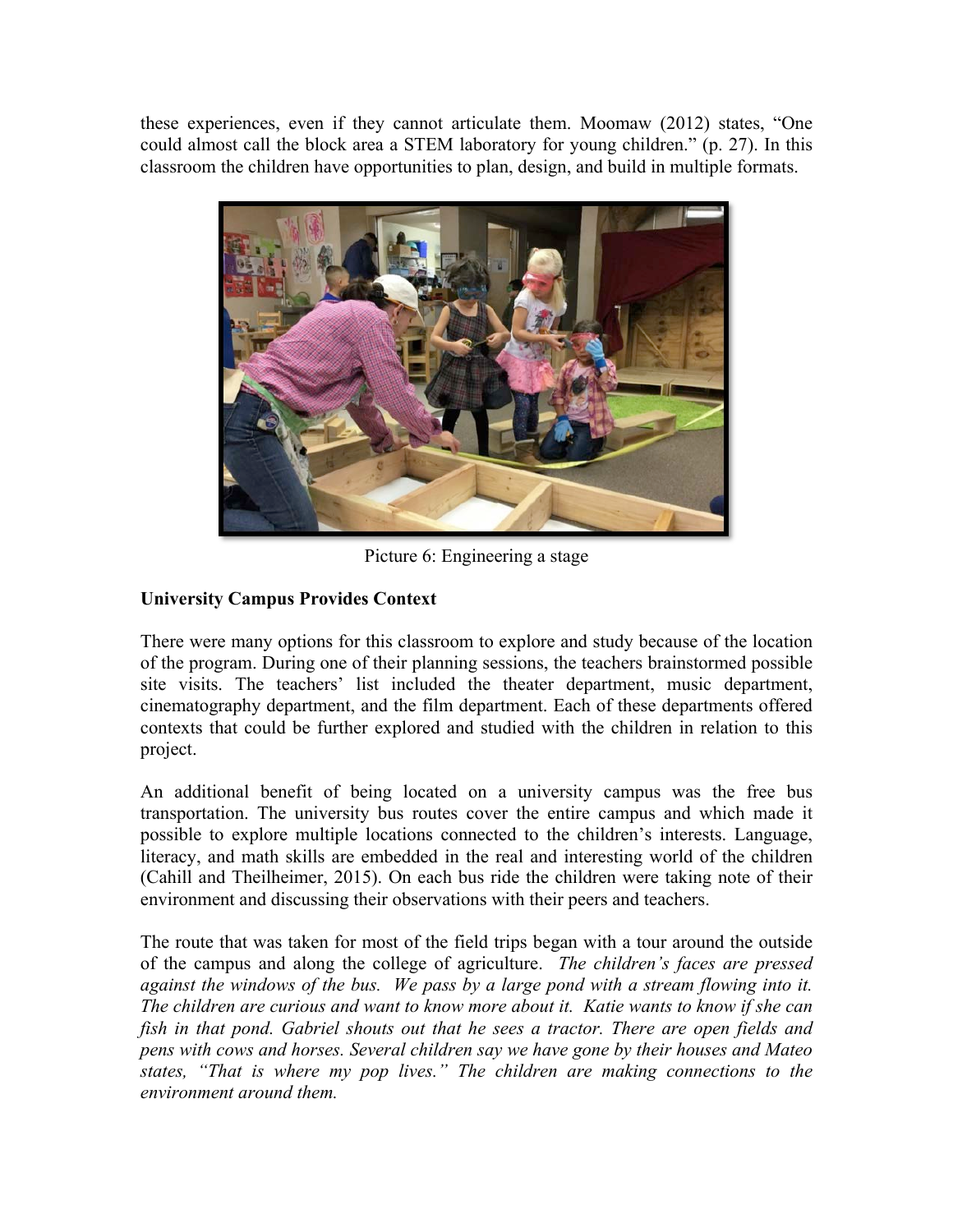Children's interests which begin on a bus ride can be the provocation for many projects.

### **Connecting to the Real World**

The teachers reflect on how field trips provide the context for their development of curriculum. "[The children] are going and seeing something with their peers and we are seeing it together and we are extending something from the classroom or are taking it back to the classroom." The teachers view field trips as a way to help children make connections between what they are learning about in the classroom with what they are experiencing out in the world.



Picture 7: Venturing out with friends

## **Learning Dispositions**

Curricula that are developed from children's interests which stem from local investigations can provide authentic experiences by supporting children's natural learning dispositions (Katz & Chard, 2000). The teachers are in agreement that cognitive development is only a piece of what goes into the education of young children. They provide ample opportunities for their students to make friends, create a sense of community, interact socially, and build self-confidence through age-appropriate and developmentally-sound activities that support all of the learning processes. The teachers' primary goal for their students' academic growth is understanding through action rather than acquiring rote knowledge (Dewey, 1916; 1966). They use the "texts of early childhood" (Cuffaro, 1991) such as paint, blocks, music, dramatic role play props, literature, and movement to teach the subject matter in interesting ways. The dramatic roleplay and block areas in this classroom take up the largest space which reflects the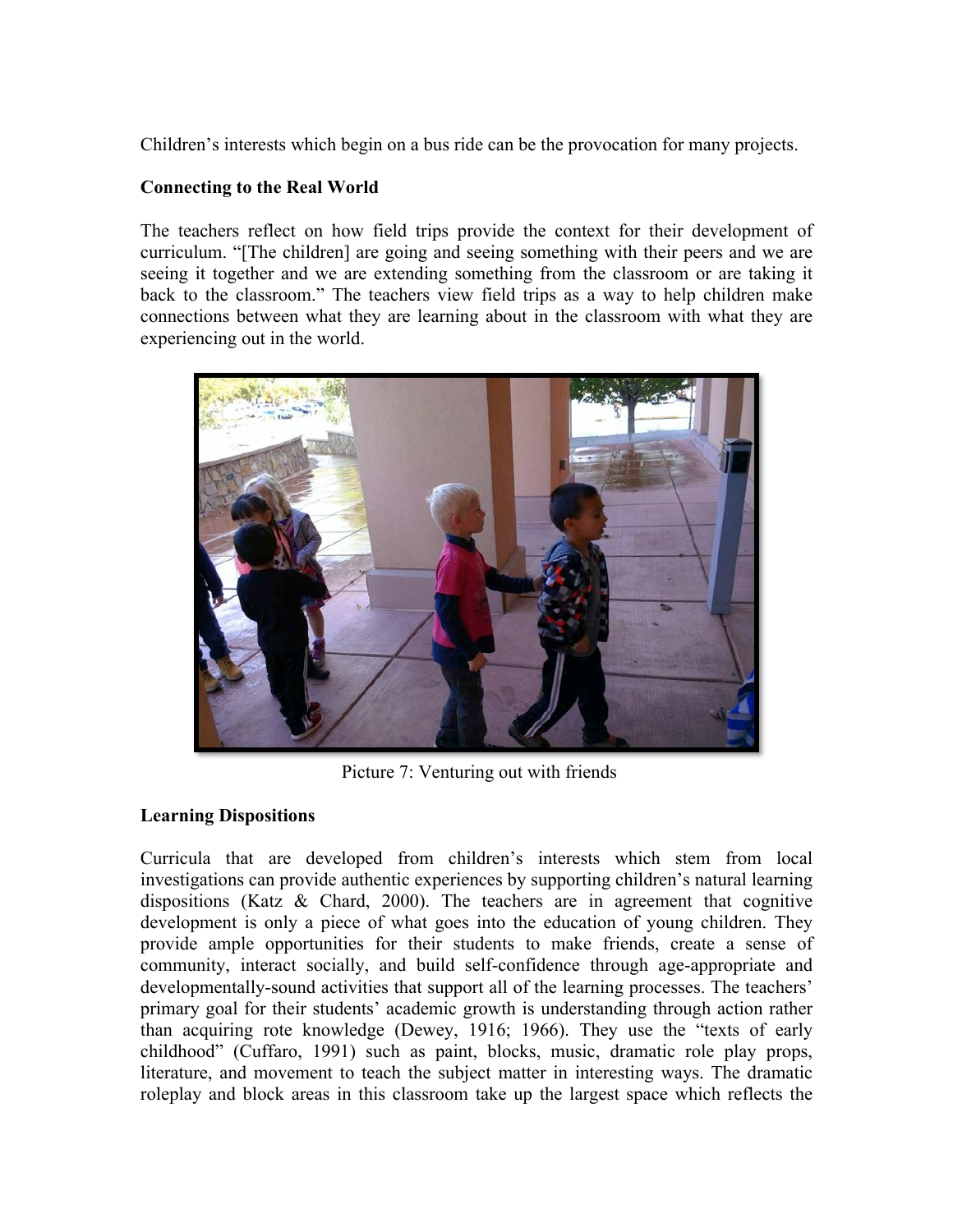importance of these activities. Subsequently, the teachers design learning experiences that incorporate learning dispositions, knowledge acquisition, and skill development.

#### **Conclusion**

The findings from this study produced two dominant threads that were identified from the teachers' lived experiences and field note documentation; (1) community building as a prevailing factor of curriculum and (2) the dynamic interactions among the teachers, children and the curriculum.

**Community Building.** Community building is foundational to the teachers' philosophy of educating young children. The in-depth interviews and observational field notes of trips, classroom activities, and planning sessions provided evidence that teachers were intentional about creating a caring community that promoted the children's social and emotional development. As noted in the stage building process, children were engaged in collaborative problem-solving by working together to construct a product for the common good of the class. Additionally, the children had ample opportunities to share their opinions and make decisions in the learning process. When young children are engaged in experiences where their voices are heard and acted upon, the self-identity of a competent learner is facilitated and promoted by the teachers (Casper & Theilheimer, 2010; Dewey, 1916/1966; Kohn, 2008; McCann, 2014).

The educators demonstrated a deep awareness of each child's unique characteristics as a means to develop curricula. Based on the relationships the teachers built with their students, the idea of commercialized curricula is considered to be both irrelevant and counterproductive to the process of community building for these teachers. They expressed the belief that curriculum design should not only emerge from children's interests but specifically these children's interests. As discussed by Cahill and Theilheimer (2015), Kohn (2008), and Vascellaro (2011), children need to play a vital role in helping to design the curriculum, think through the possibilities, and take ownership in the learning process. Young children can see that people working together can make a difference.

**Dynamic Interactions.** Children interacted with the people within their local contexts. Through the Project and the relating field trips the children were introduced to interesting people that could be further sources of curricular Projects. Not only were the children learning from the adults in their environment, but they were learning from their peers as well. The photographs are documentation of some of the children's daily interactions with each other. Growth and learning occur through the relationships children have with teachers, other children, and family and community members (Cahill & Theilheimer, 2015; Gonzalez, Moll, & Amanti, 2005; Montessori, 1946). Curriculum that centers and builds on human relationships integrates social and cognitive development.

Children interacted with interesting materials. Building blocks, real life tools, open-ended art materials, props in the dramatic role play area, writing materials, measuring instruments, and technology were just some of the materials the children had opportunity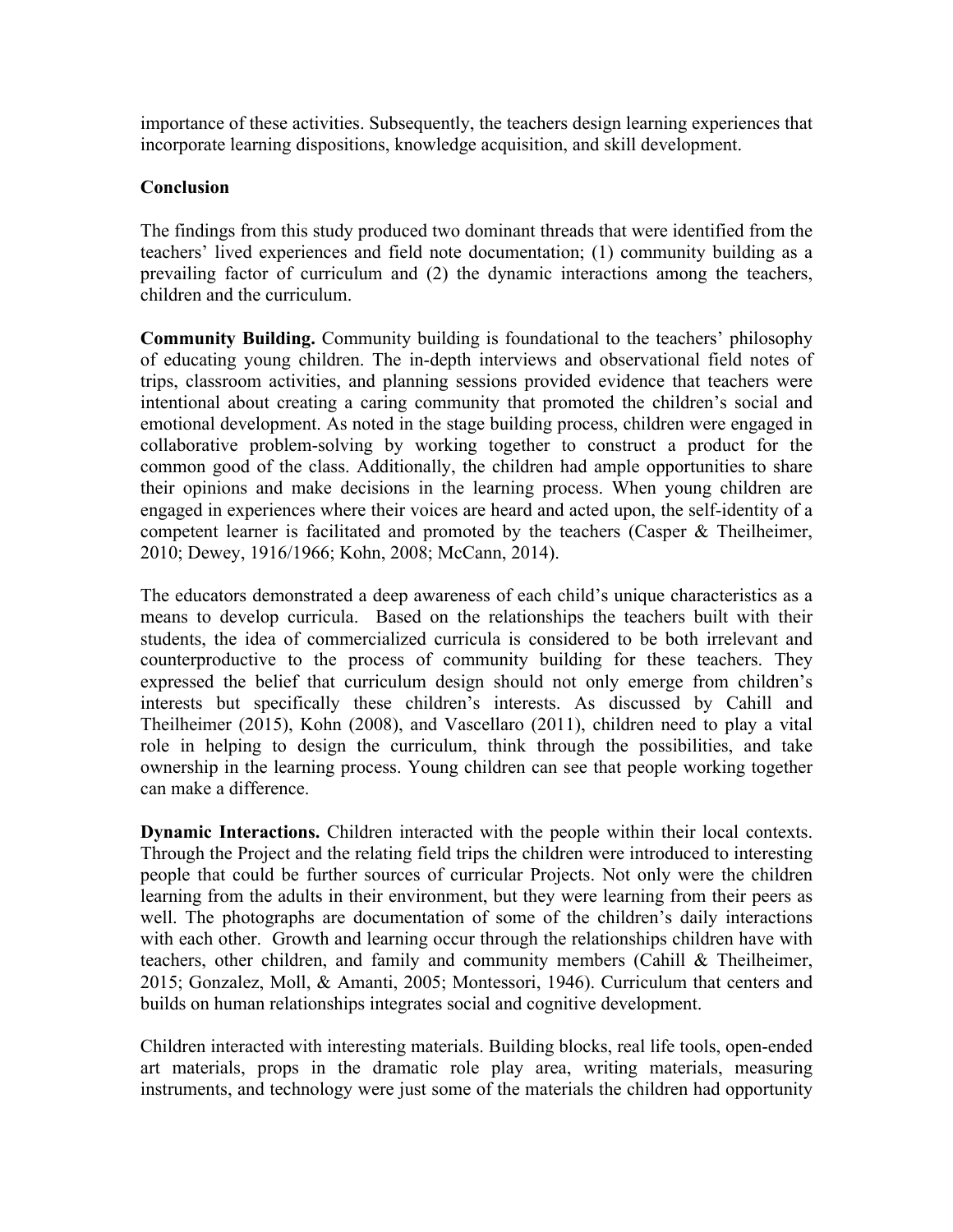to explore. The children engaged intellectually and emotionally with these materials both as individuals and as a community.

Children interacted with their environment. Each field trip provided the children opportunities to explore their local surroundings. As the teachers and children ventured out around the university campus they were introduced to real-life information that appeared relevant to them. The children made an important discovery about maps and local geography. These interactions provided spaces for children to strengthen their confidence in understanding their environment (Edwards, Gandini, & Forman, 2012; McCann, 2014; Montessori, 1946; Vascellaro, 2011).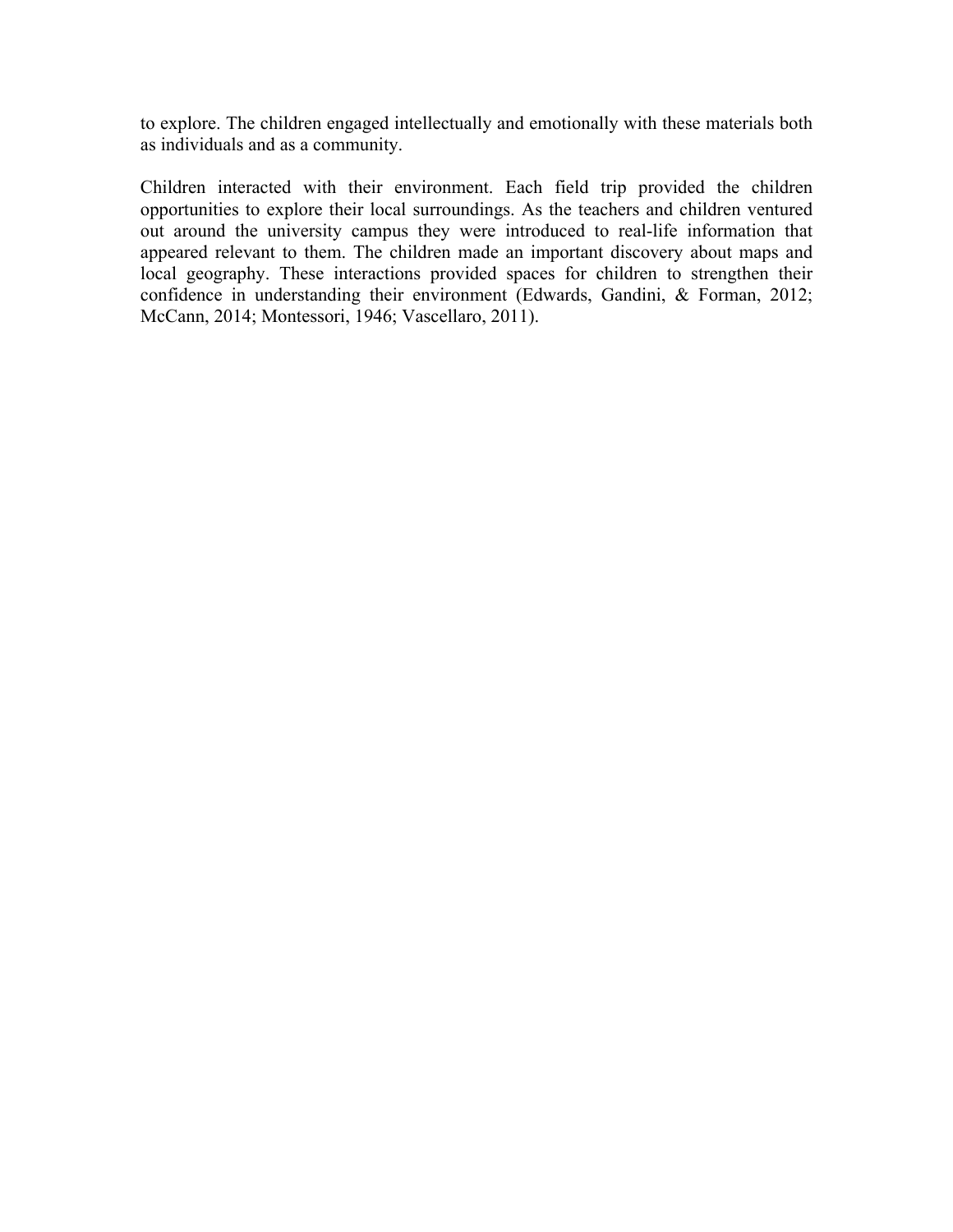#### **References**

Brown, C. & Mowry, B. (2015). Close early learning gaps with Rigorous DAP. *Kappanmagazine.org* (V96) N7 p. 53-57.

Cahill, B. & Theilheimer, R. (2015*). The developmental-interaction approach: defining and describing New Mexico's curriculum for early childhood care & education.*  Retrieved from: https://www.newmexicokids.org/content/library\_and\_resources/docs/NM\_early\_childhoo d\_care\_and\_education\_programs\_curricular\_approach.pdf

Casper, V. & Theilheimer, R. (2010). *Early childhood education: Learning together*. New York: McGraw-Hill.

Christenson, L. & James, J. (2015). Building Bridges to Understanding in a Preschool Classroom: A Morning in the Block Center. *Young Children*. Retrieved from:http://www.naeyc.org/yc/files/yc/file/201503/YC0315\_Buliding\_Bridges\_to\_Under standing\_Christenson.pdf

Cuffaro, H. (1991). A view of materials as the texts of the early childhood curriculum. In B. Spodek & O.M. Saracho (Eds.), *Issues in early childhood curriculum.* New York: Teachers College Press.

Dewey, J. (1916/1966). *Democracy and education: An introduction to the philosophy of education.* New York: Macmillan, 1916; Free Press, 1966.

Dimitriadis, G. & Hill, M. (2012). Accountability and contemporary intellectual. *Challenging the politics of the teacher accountability movement: Toward a more helpful educational future.* (p. 9-11) New York: Bank Street College.

Edwards, C., Gandini, L., & Forman, G. (Eds.) (2012). *The hundred languages of children*: *The Reggio Emilia experience in transformation.* Santa Barbara, CA: Praeger.

Field, S. & Bauml, M. (2011). "Lucy Sprague Mitchell: A geographer for all time." *American Educational History Journal* 38 (1–2): 111–25.

Gonzalez, N., Moll, L., & Amanti, C. (2005). *Funds of knowledge; Theorizing practices in households, communities, and classrooms*. New York, NY:Routledge.

Hatch, J. (2002). Accountability shovedown: Resisting the standards movement in early childhood education. *Phi Delta Kappan*, 83 (6), 457-463.

Hirsh-Pasek, K. & Golinkoff, R.M. (2014). Playful learning: Where a rich curriculum meets a playful pedagogy. Preschool Matters, A blog of the National Institute for Early Childhood Research.